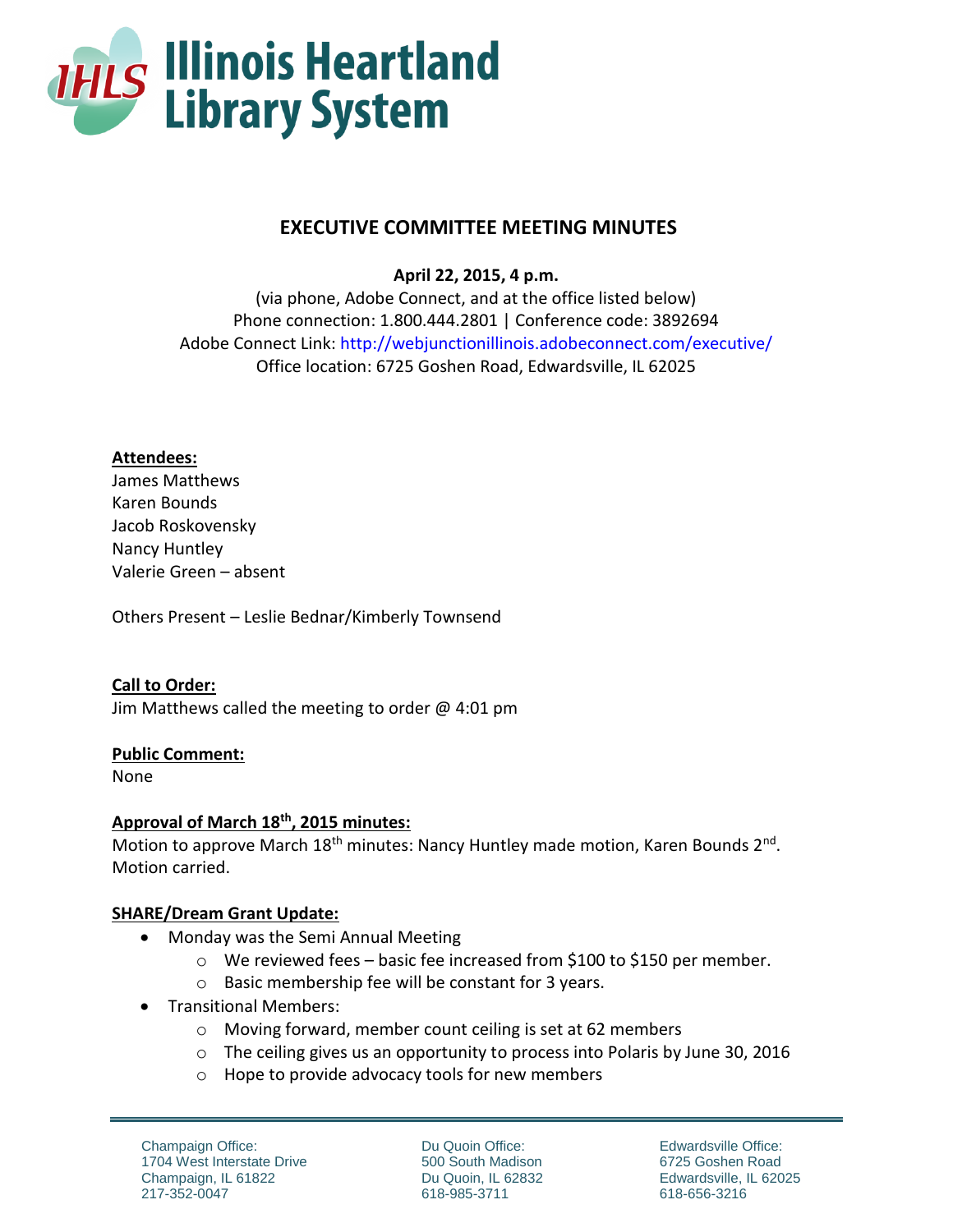

# **Administrative Updates:**

#### **Operations:**

- Purchasing 2 staff vehicles to replace old vehicles
- 4 new delivery vehicles to replace those that are over 200,000 miles or more

### **Facilities:**

- Looking for additional roof options in Champaign
- Waiting on response from landlords in Du Quoin to regarding leaks in roof
- Installed PolyComm video conferencing server(factory refurbished) in Edwardsville and same in Decatur PL at greatly reduced rate compared to the ICN rate

#### **Grants:**

- April 15<sup>th</sup> all quarterly grants where submitted on time.
- Currently working on IMSA, OCLC & CMC grants and TMQ (The MARC of Quality) grant

# **Staffing:**

- Hired 4<sup>th</sup> Accounting staff member last week. She will be working 100% on OCLC. She starts the 1<sup>st</sup> week of May.
- New IT member has been on staff two weeks, Brandon Chapman. He is working out great, we are happy that he is onboard.
- Faith Jones is retiring in the middle of May. Her replacement has started and is being trained by Faith.
- Operations Assistant position recently vacated, has been filled and the new employee is now on board.

# **Open Meetings Act:**

We had one violation, it has been addressed.

#### **Committee Updates**:

#### **Membership and Policy Committee**:

- Policy met, minutes did not go forward to the committee
- Suspending 3 member libraries due to issues
- Received application for Decatur Correctional Center law library, recommending approval

Champaign Office: 1704 West Interstate Drive Champaign, IL 61822 217-352-0047

Du Quoin Office: 500 South Madison Du Quoin, IL 62832 618-985-3711

Edwardsville Office: 6725 Goshen Road Edwardsville, IL 62025 618-656-3216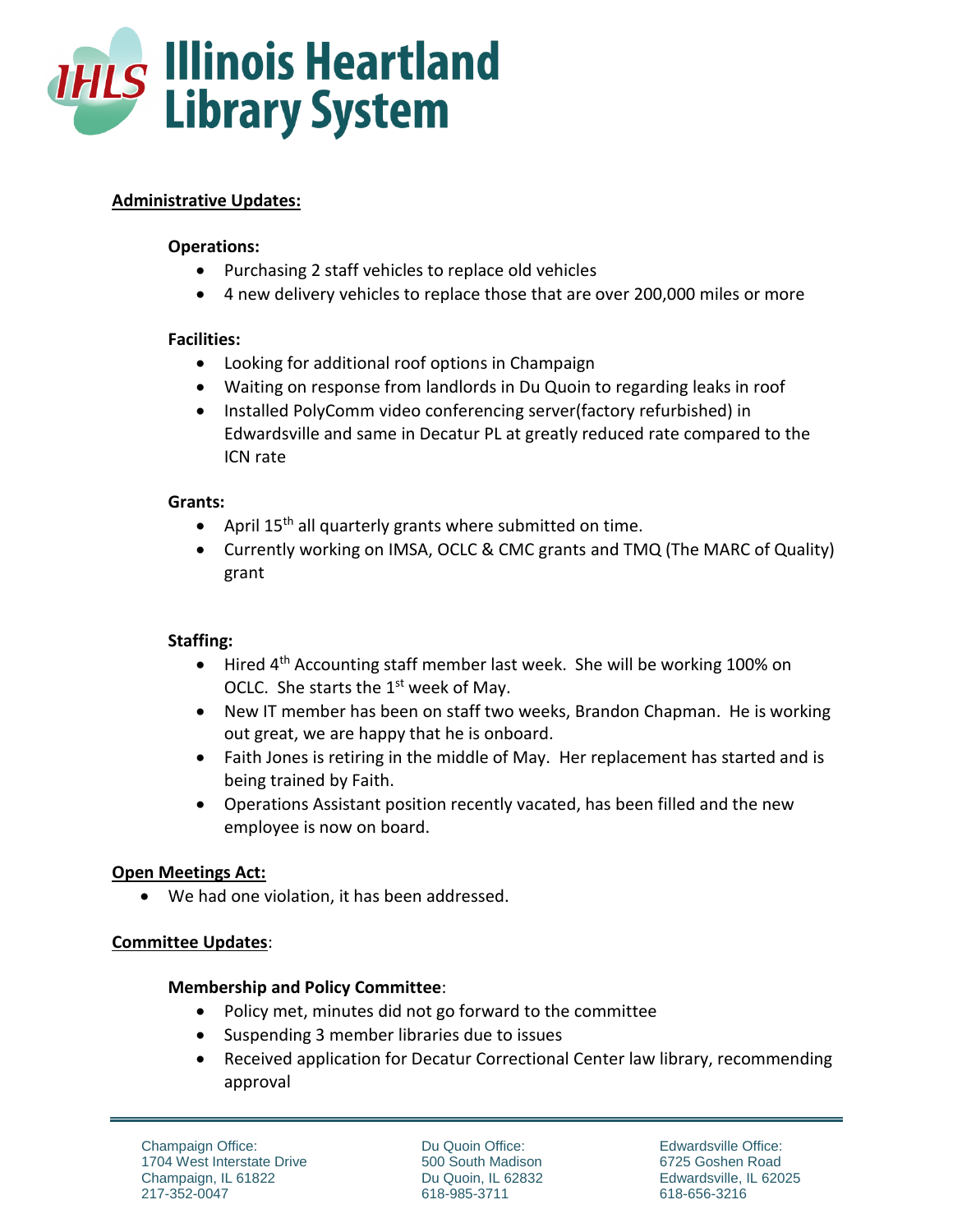

 East St Louis School District #189 was a prior member who is currently requesting membership information - we are awaiting the completed application.

#### **Finance Committee**:

Will meet on Monday and report at board meeting

### **Personnel Committee**:

Committee did meet, will provide a report at the board meeting.

### **Facilities Committee**:

- Parking lot repair cost \$85,000.00
- HVAC unit in Du Quoin \$8,000.00
- Edwardsville parking lot bid seal & strip \$8300.00
- Committee is planning to review more building location options

# **Long Range Planning Committee**:

Did not meet this month. This team needs new leadership. George is now participating on the Illinois State Library Advisory Committee (ISLAC) Board and has asked to be removed. Nancy Huntley volunteered to help. The board will consider appointing someone in the interim.

# **Nomination Committee:**

- Elections are complete. Committee is done.
- Ready to present the board election results at the May board meeting.

# **Unfinished Business:**

- Accounts Receivable Coordinator has been hired
- Plan of Service / Budget:
	- o Reserve fund presented at the board referred to the capital fund only
	- o CD's also considered as available cash
	- o Working Capital also have available funds
	- o Plan of Service report will be updated in the board packet
- All System Board Meeting:
	- $\circ$  Will be held May 12<sup>th</sup>.
	- $\circ$  The agenda suggestions from the Executive Committee have been submitted

Du Quoin Office: 500 South Madison Du Quoin, IL 62832 618-985-3711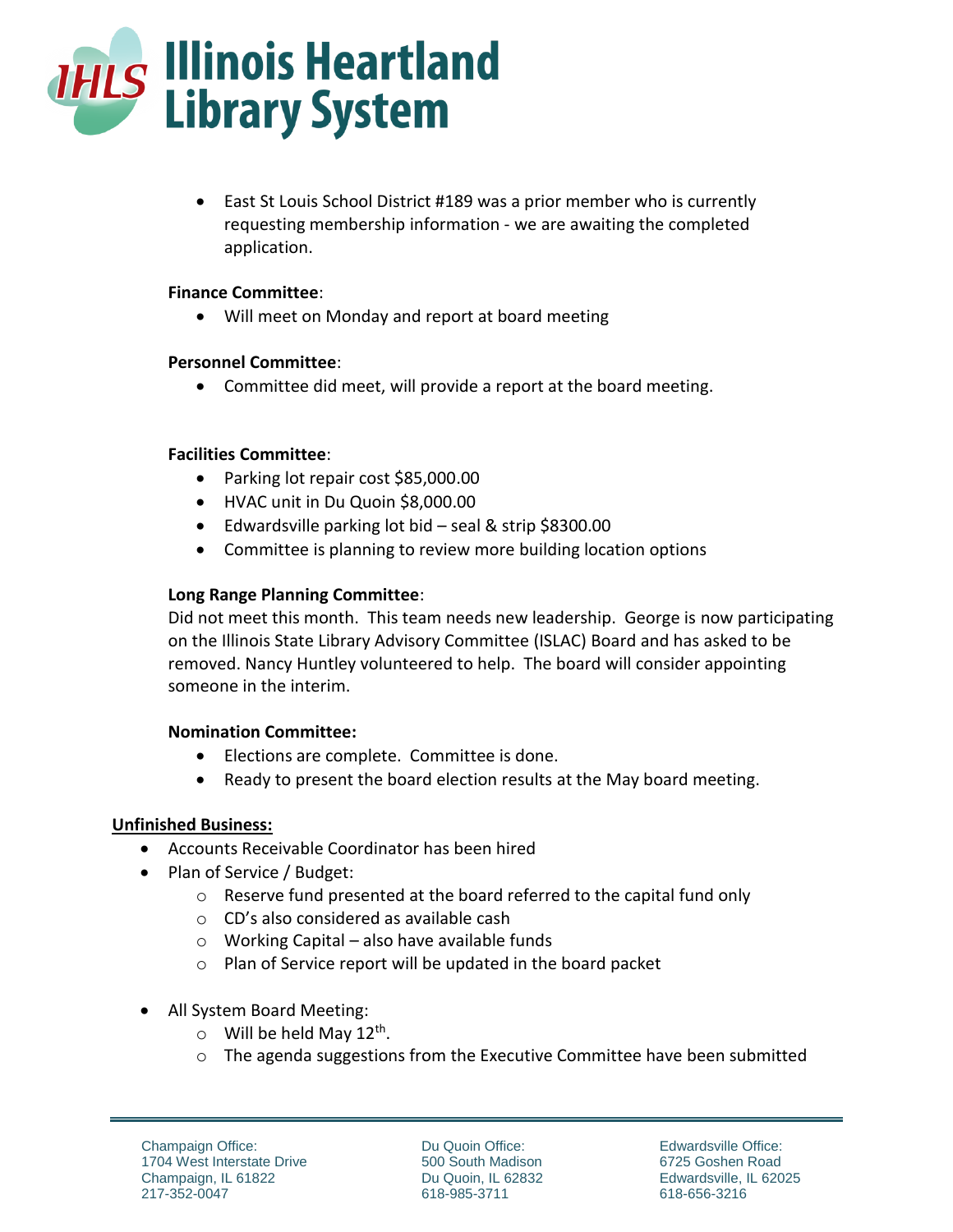

### New Business:

- Decatur Video conferencing has been installed. This should improve quality at this location.
- 2015 Annual Meeting  $50<sup>th</sup>$  Anniversary
	- $\circ$  Theme = 50<sup>th</sup> Anniversary of Library Systems in Illinois
	- o Recognize board members who are retiring members and staff
	- $\circ$  Recommend Champaign members are n agreement
	- o Will provide a schedule next month
	- o Will invite new board members as well
- Capital Projects:
	- o Purchase 4 vehicles
	- o Parking lot in Edwardsville
	- o HVAC in Du Quoin
	- o Servers in Edwardsville
- Citation Review Schedule:
	- o Suggested schedule provided
	- $\circ$  Suggest that each board member present a citation or a citation section to the board members. Each presentation will have a time limit.
	- o Staff will provide overview of System Act
	- o Leslie will provide backgrounder for next board meeting packet

# **Agenda Building**:

- $\circ$  Susan Mendelsohn is retiring will confirm for presentation at April board meeting
- o Consent agenda will include:
	- Board prior minutes, Policy, Facilities, Personnel, HR Report, Operations report, Staffing Report, Activities Report, IT Report, Share Dream Grant report
	- Finance report will be pulled from the consent agenda this month and going forward.
- o Unfinished business:
	- Board to approve budgets  $-$  general/share/capital fund
	- **IF ISL approves Special Revenue funds and Fiduciary fund**

*(Jim Matthews signed out of meeting – prior appointment – Karen Bounds took over as Chair)*

- o New Business
	- Review of closed session meetings last review 10/23/12 (July-Dec 2011 data)